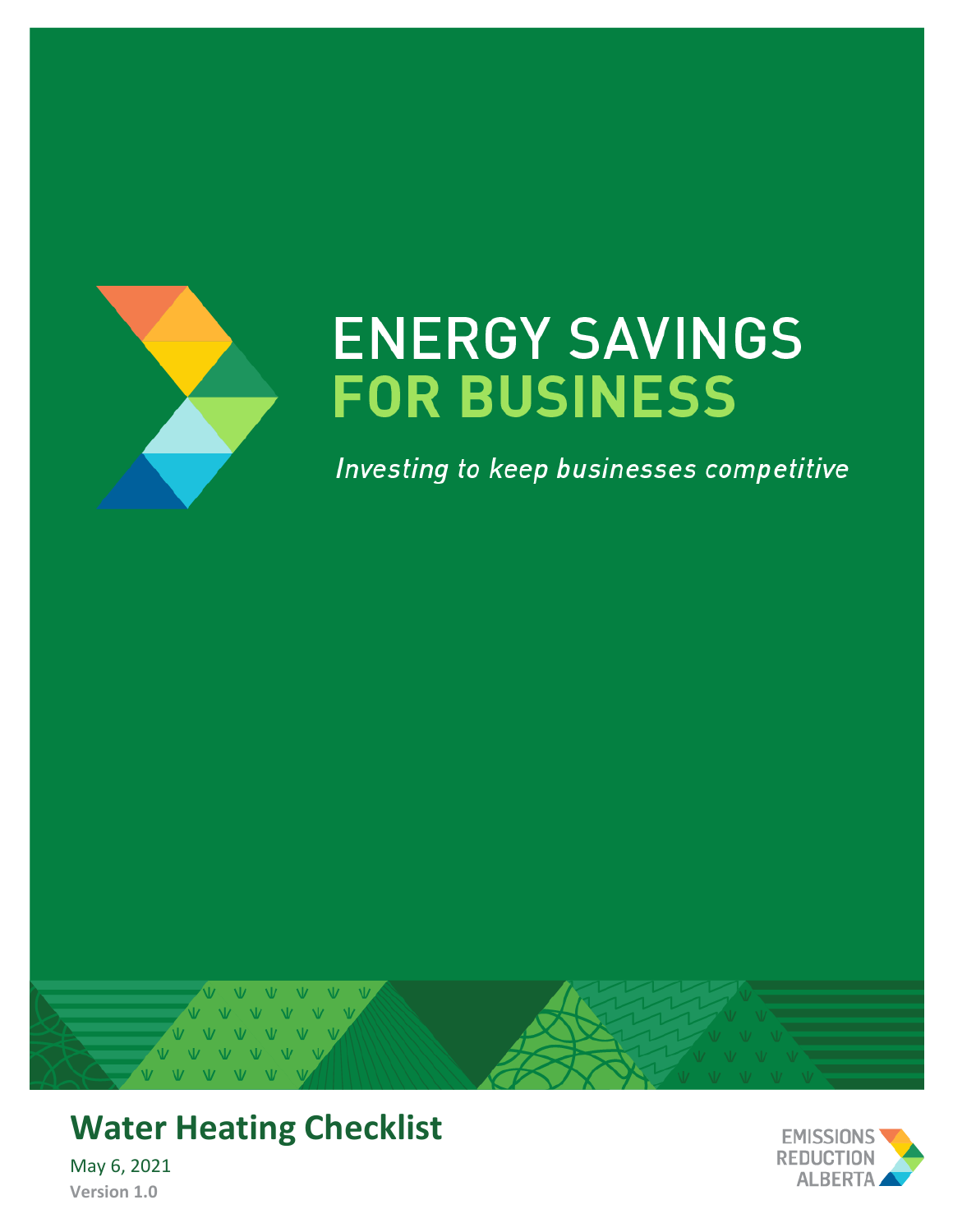### **Table of Contents**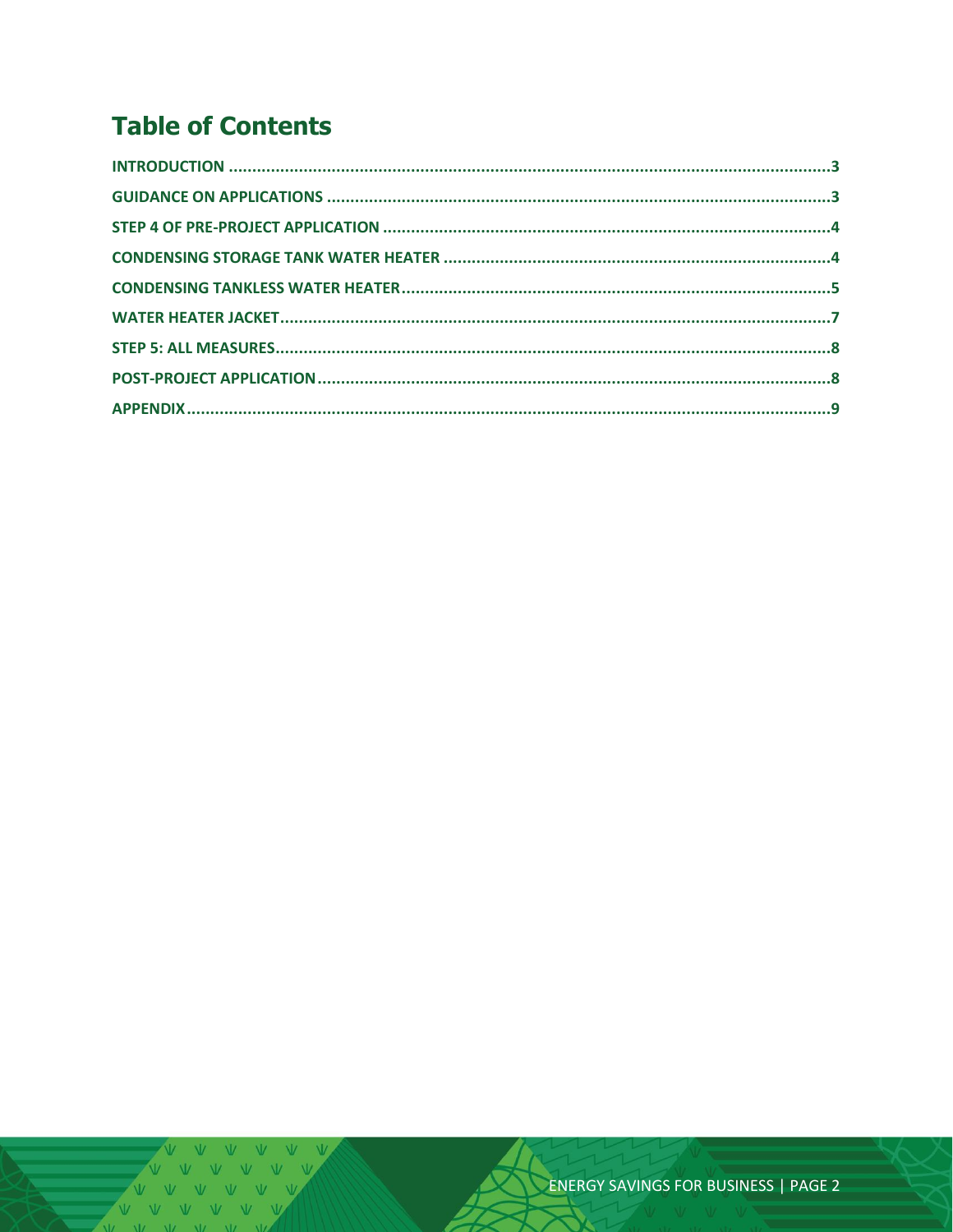#### <span id="page-2-0"></span>**INTRODUCTION**

This document is intended as a guide to support the submission of accurate and complete Water Heating project applications. All applicants with Water Heating should ensure the application meets the Eligibility Requirements set out in the Participant Terms and Conditions, Contractor Code of Conduct and Eligible Measures List. The applicant must submit the requested documentation and answer the questions contained within this document.

This checklist includes guidance for what needs to be entered in each input field at Step 4 and Step 5 of the Application process. Step 5 specifically describes which documents need to be uploaded and their purpose.

#### <span id="page-2-1"></span>**GUIDANCE ON APPLICATIONS**

The following sections provide guidance on Water Heating applications, ensuring that they are complete, accurate and comprehensive.

The applicant and/or contractor will also need to provide the following information in Step 4 and Step 5 of the application submission, as further described in the tables below.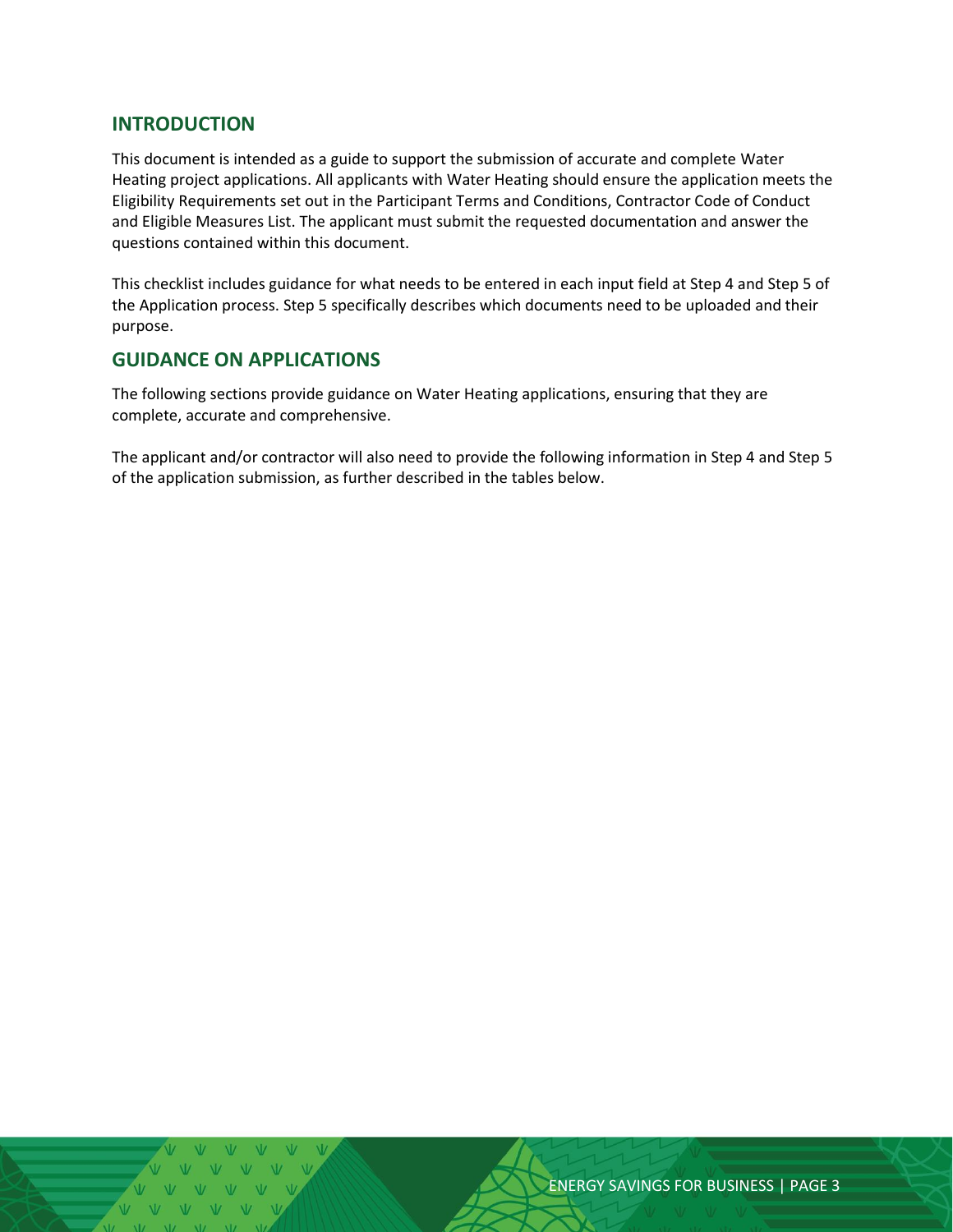#### <span id="page-3-0"></span>**STEP 4 OF PRE-PROJECT APPLICATION**

#### <span id="page-3-1"></span>**CONDENSING STORAGE TANK WATER HEATER**

- Condensing Storage Tank Water Heater
- Commercial Condensing Storage Tank Water Heater

Application Tip: Please try entering the ENERGY STAR ID you have for the Condensing Storage Tank Water Heater. If the ENERGY STAR ID does not work, please enter it as a Commercial Condensing Storage Tank Water Heater. ENERGY STAR has two different data sets for water heaters, so there are two options to ensure that the ENERGY STAR ID is accepted.

| <b>Field</b>                                                                                                    | <b>What to Enter</b>                                                                                                                | <b>How Data or Input Provided is</b><br><b>Used</b>                                                                                                            |  |
|-----------------------------------------------------------------------------------------------------------------|-------------------------------------------------------------------------------------------------------------------------------------|----------------------------------------------------------------------------------------------------------------------------------------------------------------|--|
| Quantity                                                                                                        | Enter the number of measures<br>being installed.                                                                                    | • Used to calculate<br>eligible incentive.<br>· Post-project QA/QC.                                                                                            |  |
| <b>Specification Sheet</b>                                                                                      | Upload the specification sheet<br>for the measure.<br>Indicate/circle which specific<br>equipment is being used for the<br>project. | · Post-project QA/QC.                                                                                                                                          |  |
| <b>ENERGY STAR ID</b>                                                                                           | Seven-digit numerical ENERGY<br>STAR ID.                                                                                            | • ID confirms ENERGY STAR<br>specification and auto-<br>populates the Brand Name,<br>Model Name, Heater Type, Fuel<br>Type, Storage Volume, and<br>Input Rate. |  |
| Water Heater Input Rate (MBH)<br>For condensing storage tank<br>water heaters greater than<br>75,000 BTU/h only | The value in MBH (divide the<br>BTU/h by 1,000).                                                                                    | • Calculate the eligible<br>incentive.                                                                                                                         |  |
| <b>Volumetric Capacity of Tank</b><br><b>Being Replaced</b>                                                     | Size of old tank in litres.                                                                                                         | • Post-project QA/QC.                                                                                                                                          |  |
| Input BTU/h of Tank Being<br>Replaced                                                                           | Capacity of old tank in BTU/h.                                                                                                      | • Post-project QA/QC.                                                                                                                                          |  |
| Age of Tank Being Replaced                                                                                      | Age of old tank in years.                                                                                                           | · Post-project QA/QC.                                                                                                                                          |  |
| <b>Equipment &amp; Material Costs</b>                                                                           | Enter equipment and material<br>costs as indicated on the<br>invoice/ quote.                                                        | • Calculate incentive cap.<br>• Post-project QA/QC.                                                                                                            |  |
| Labour Cost                                                                                                     | Enter labour costs as indicated<br>on the invoice/ quote.                                                                           | • Calculate incentive cap.<br>· Post-project QA/QC.                                                                                                            |  |
| Design Cost                                                                                                     | Enter design costs as indicated<br>on the invoice/ quote.                                                                           | • Calculate incentive cap.<br>· Post-project QA/QC.                                                                                                            |  |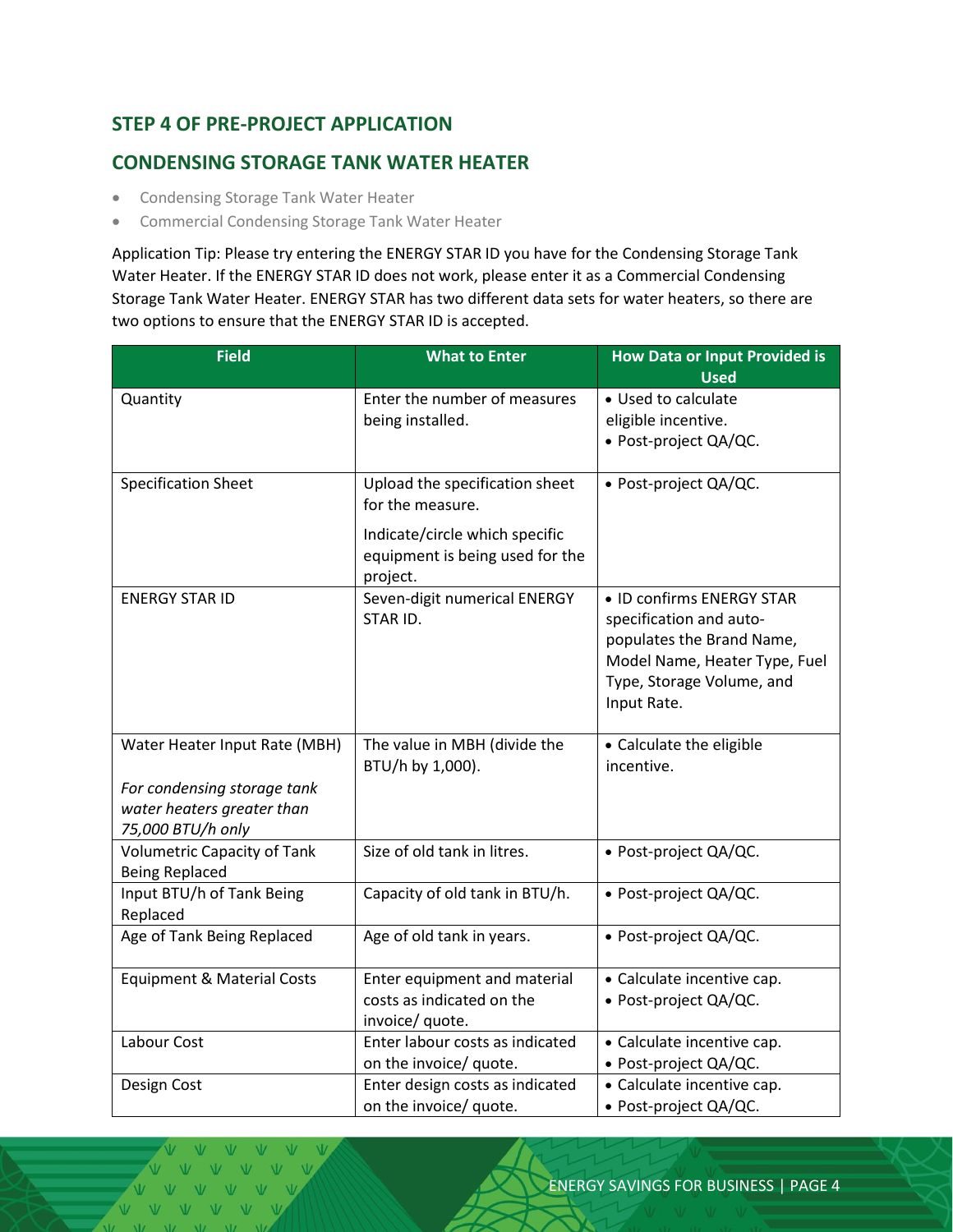#### <span id="page-4-0"></span>**CONDENSING TANKLESS WATER HEATER**

- Condensing Tankless Water Heater
- Commercial Tankless Water Heater

Application Tip: Please try entering the ENERGY STAR ID you have for the Condensing Tankless Water Heater. If the ENERGY STAR ID does not work, please enter it as a Commercial Tankless Water Heater. ENERGY STAR has two different data sets for water heaters, so there are two options to ensure that the ENERGY STAR ID is accepted.

| <b>Field</b>                                                                                                | <b>What to Enter</b>                                                                                                                | <b>How Data or Input Provided is</b><br><b>Used</b>                                                                                                                   |  |
|-------------------------------------------------------------------------------------------------------------|-------------------------------------------------------------------------------------------------------------------------------------|-----------------------------------------------------------------------------------------------------------------------------------------------------------------------|--|
| <b>ENERGY STAR ID</b>                                                                                       | Seven-digit numerical ENERGY<br>STAR ID.                                                                                            | • ID confirms ENERGY STAR<br>specification and auto-<br>populates the Brand Name,<br>Model Name, Heater Type, Fuel<br>Type, and Input Rate and<br>Thermal Efficiency. |  |
| Quantity                                                                                                    | Quantity of measure<br>being installed.                                                                                             | • Used to calculate<br>eligible incentive.<br>· Post-project QA/QC.                                                                                                   |  |
| <b>Specification Sheet</b>                                                                                  | Upload the specification sheet<br>for the measure.<br>Indicate/circle which specific<br>equipment is being used for the<br>project. | · Post-project QA/QC.                                                                                                                                                 |  |
| <b>Volumetric Capacity of Tank</b><br><b>Being Replaced</b>                                                 | Size of old water heater in litres.<br>If replacing a tankless water<br>heater, please list the GPM<br>(Gallons Per Minute).        | • Post-project QA/QC                                                                                                                                                  |  |
| Input BTU/h of Tank Being<br>Replaced                                                                       | Capacity of old water heater in<br>BTU/h.                                                                                           | · Post-project QA/QC                                                                                                                                                  |  |
| Age of Tank Being Replaced                                                                                  | Age of old water heater in<br>years.                                                                                                | · Post-project QA/QC                                                                                                                                                  |  |
| Water Heater Input Rate (MBH)<br>For condensing tankless water<br>heaters greater than 75,000<br>BTU/h only | The value in MBH (divide the<br>BTU/h by 1,000).                                                                                    | • Calculate the eligible<br>incentive.                                                                                                                                |  |
| <b>Equipment &amp; Material Costs</b>                                                                       | Enter equipment and material<br>costs as indicated on the<br>invoice/final quote.                                                   | • Calculate the eligible<br>incentive.<br>• Post-project QA/QC.                                                                                                       |  |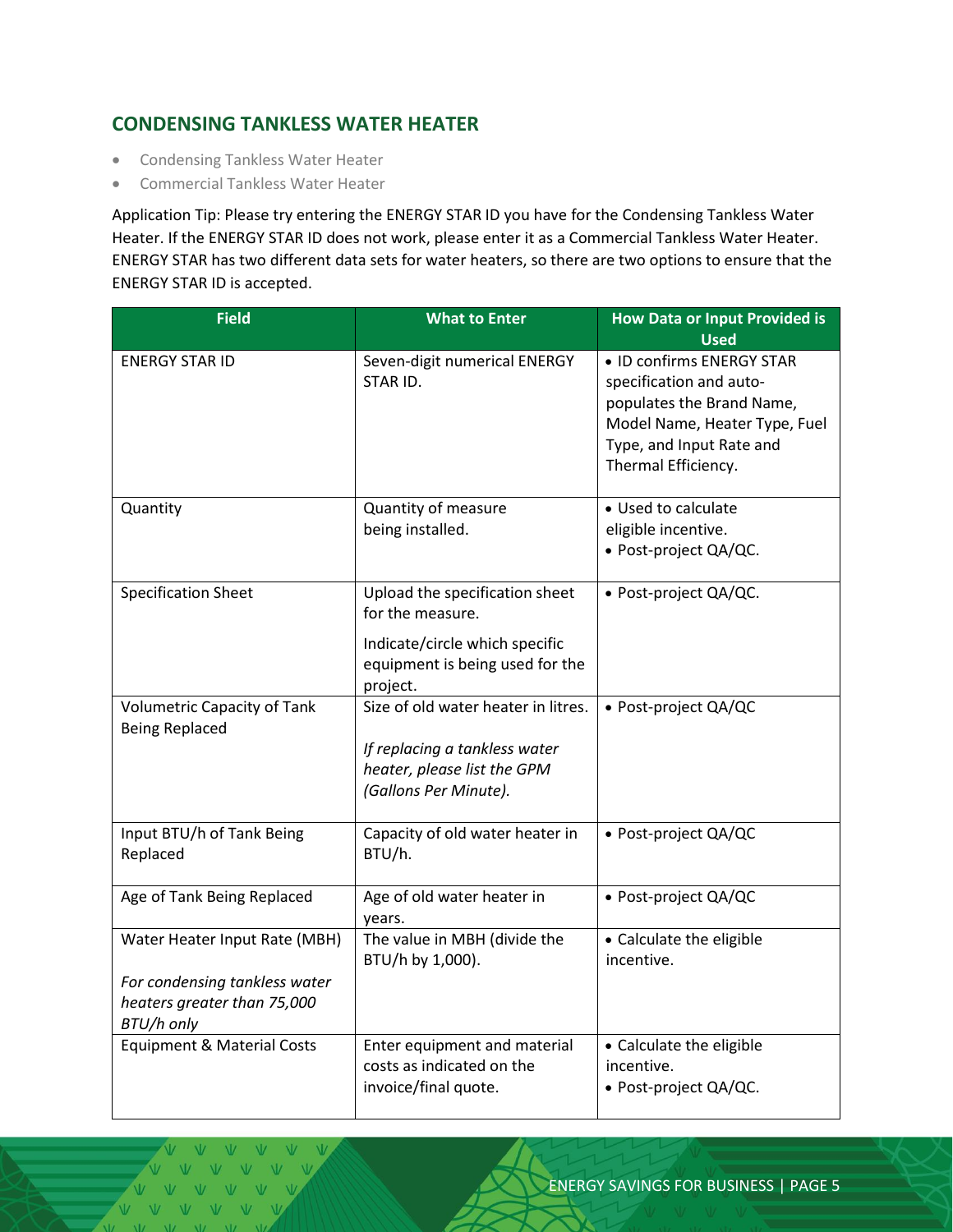| Labour Cost | Enter labour costs as indicated<br>on the invoice/final quote. | • Calculate the eligible<br>incentive. |  |
|-------------|----------------------------------------------------------------|----------------------------------------|--|
|             |                                                                |                                        |  |
|             |                                                                | • Post-project QA/QC.                  |  |
| Design Cost | Enter design costs as indicated                                | • Calculate the eligible               |  |
|             | on the invoice/final quote.                                    | incentive.                             |  |
|             |                                                                | • Post-project QA/QC.                  |  |

ENERGY SAVINGS FOR BUSINESS | PAGE 6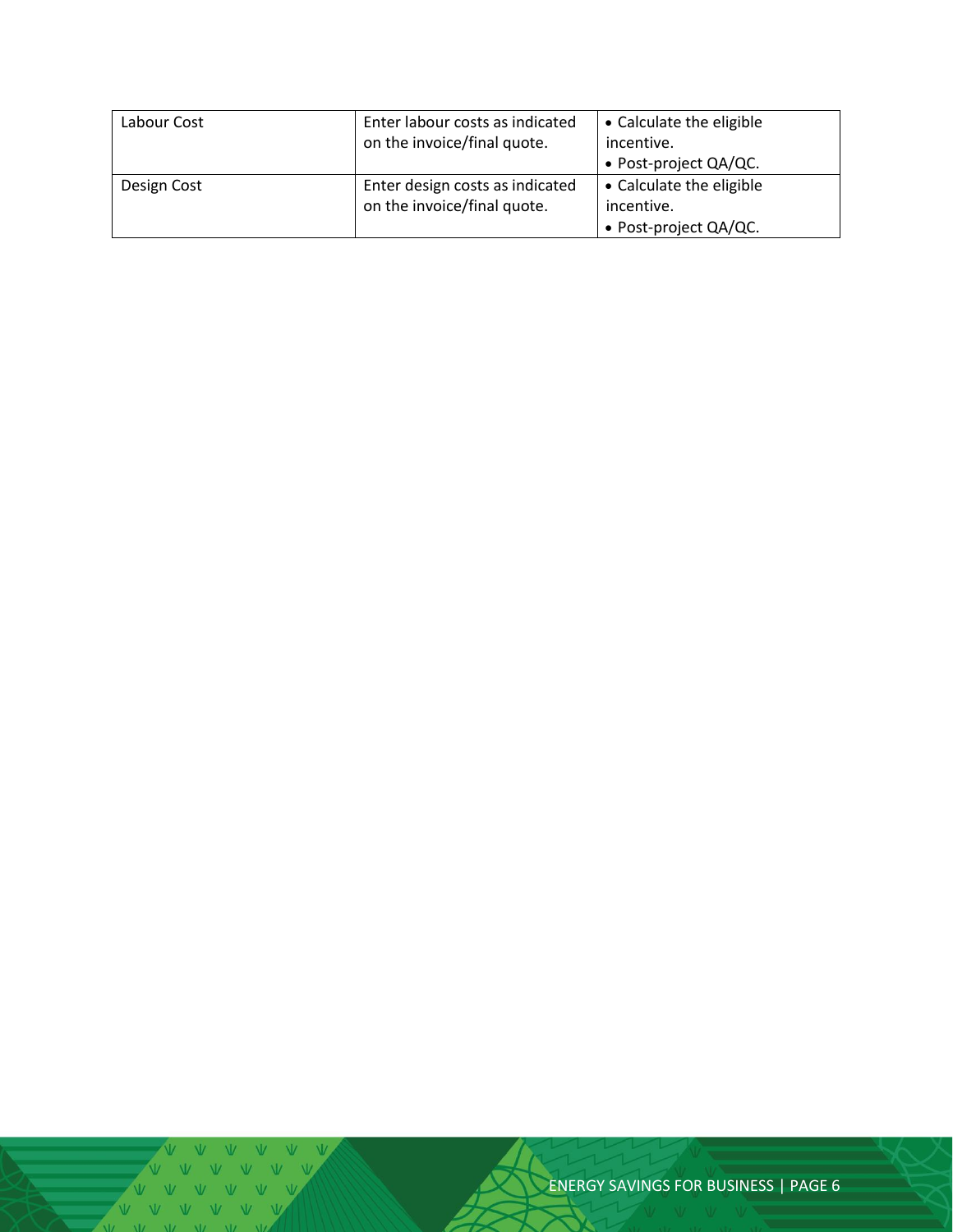#### <span id="page-6-0"></span>**WATER HEATER JACKET**

| <b>Field</b>                                   | <b>What to Enter</b>                                                                                                                | <b>How Data or Input Provided is</b><br><b>Used</b>             |  |
|------------------------------------------------|-------------------------------------------------------------------------------------------------------------------------------------|-----------------------------------------------------------------|--|
| Quantity                                       | Quantity of measure<br>being installed.                                                                                             | • Calculate the eligible<br>incentive.<br>• Post-project QA/QC. |  |
| <b>Specification Sheet</b>                     | • Upload the specification sheet<br>for the measure.<br>• Indicate/circle which specific<br>equipment is being used<br>for project. | • Post-project QA/QC.                                           |  |
| R-Value of Jacket                              | Enter R-value of the jacket.                                                                                                        | • Confirm measure eligibility.<br>· Post-project QA/QC.         |  |
| Jacket Area (sq ft)                            | Enter the area the jacket covers<br>in square feet.                                                                                 | • Confirm measure eligibility<br>· Post-project QA/QC.          |  |
| <b>Volumetric Capacity of Tank</b><br>Optional | Size of water heater tank in<br>litres.                                                                                             | • Post-project QA/QC.                                           |  |
| <b>Equipment &amp; Material Costs</b>          | Enter equipment and material<br>costs as indicated on the<br>invoice/final quote.                                                   | • Calculate the eligible<br>incentive.<br>· Post-project QA/QC. |  |
| Labour Cost                                    | Enter labour costs as indicated<br>on the invoice/final quote.                                                                      | • Calculate the eligible<br>incentive.<br>• Post-project QA/QC. |  |
| Design Cost                                    | Enter design costs as indicated<br>on the invoice/final quote.                                                                      | • Calculate the eligible<br>incentive.<br>• Post-project QA/QC. |  |

 $V = W - W$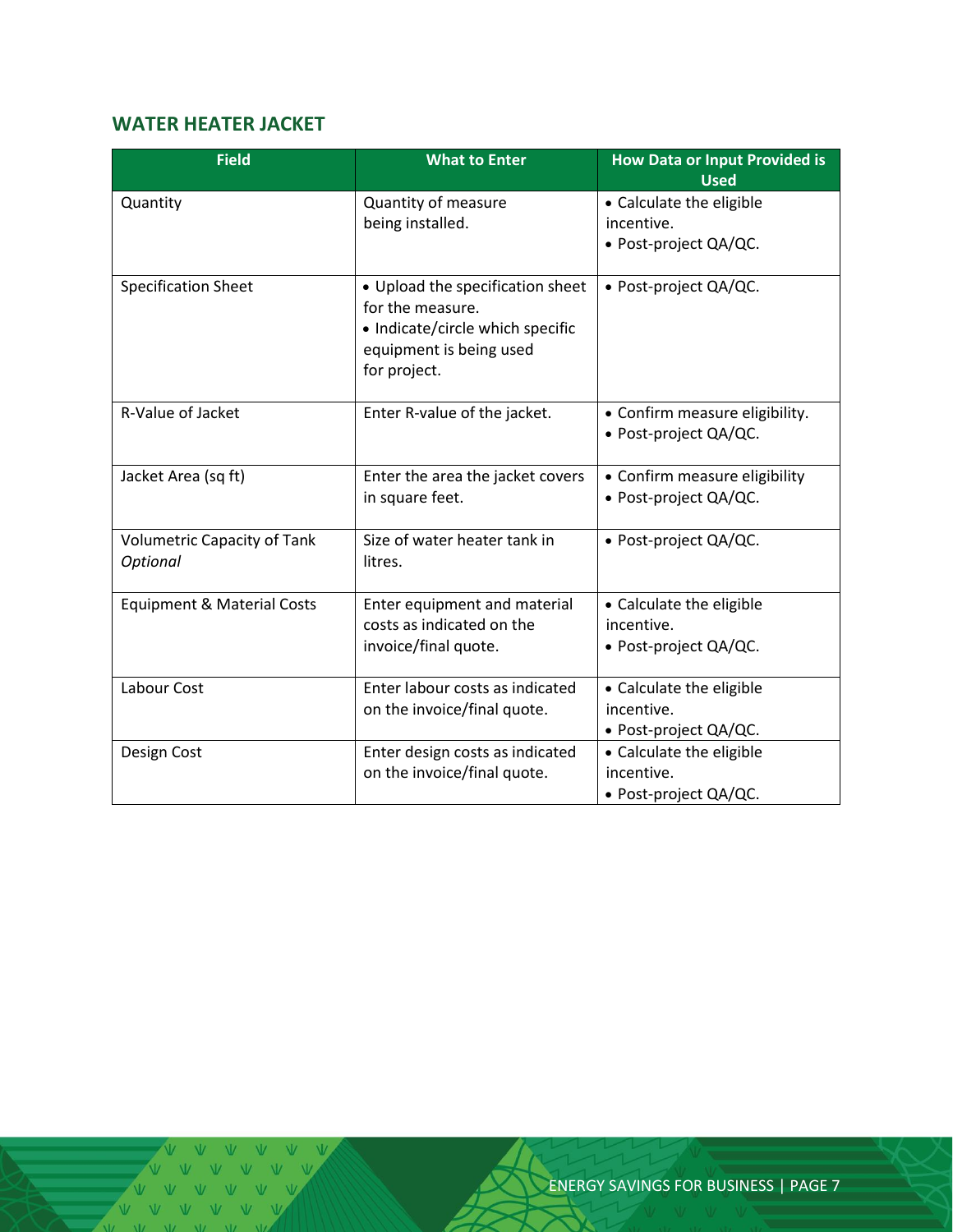#### <span id="page-7-0"></span>**STEP 5: ALL MEASURES**

| <b>Field</b>                         | <b>What to Enter</b>                                                                                                                                                                                                                                                                                                                        | <b>How Data or Input Provided is</b><br><b>Used</b>                                                                     |  |
|--------------------------------------|---------------------------------------------------------------------------------------------------------------------------------------------------------------------------------------------------------------------------------------------------------------------------------------------------------------------------------------------|-------------------------------------------------------------------------------------------------------------------------|--|
| Cost Quote                           | Quote or invoice should be<br>itemized to include quantity,<br>brand, model numbers for<br>equipment, applicant name,<br>contractor name, facility address<br>and date (Sample quote provided<br>in the Appendix).<br>Costs should be indicated<br>separately for:<br><b>Equipment and Material</b><br>Labour<br>Design and Others<br>Taxes | • Cross-reference against<br>provided costs.<br>• Calculate the eligible<br>incentive.<br>$\bullet$ Post-project QA/QC. |  |
| <b>Electricity Bill for Facility</b> | Upload the most recent electricity<br>bill available for the facility.                                                                                                                                                                                                                                                                      | • Ascertain rate class.                                                                                                 |  |

#### <span id="page-7-1"></span>**POST-PROJECT APPLICATION**

Note that for the post-project application, you will be required to confirm that no changes were made from the pre-project application, unless an Application Change Approval Notice was issued by ERA. In terms of documents required, you will need to provide evidence of the following:

- Invoice for Project Costs
- Proof of Payment for Project Costs
- Conditions stated in the Notice of Pre-Approval

Participant may be subject to a QA/QC check and asked for additional documentation to facilitate a site visit.